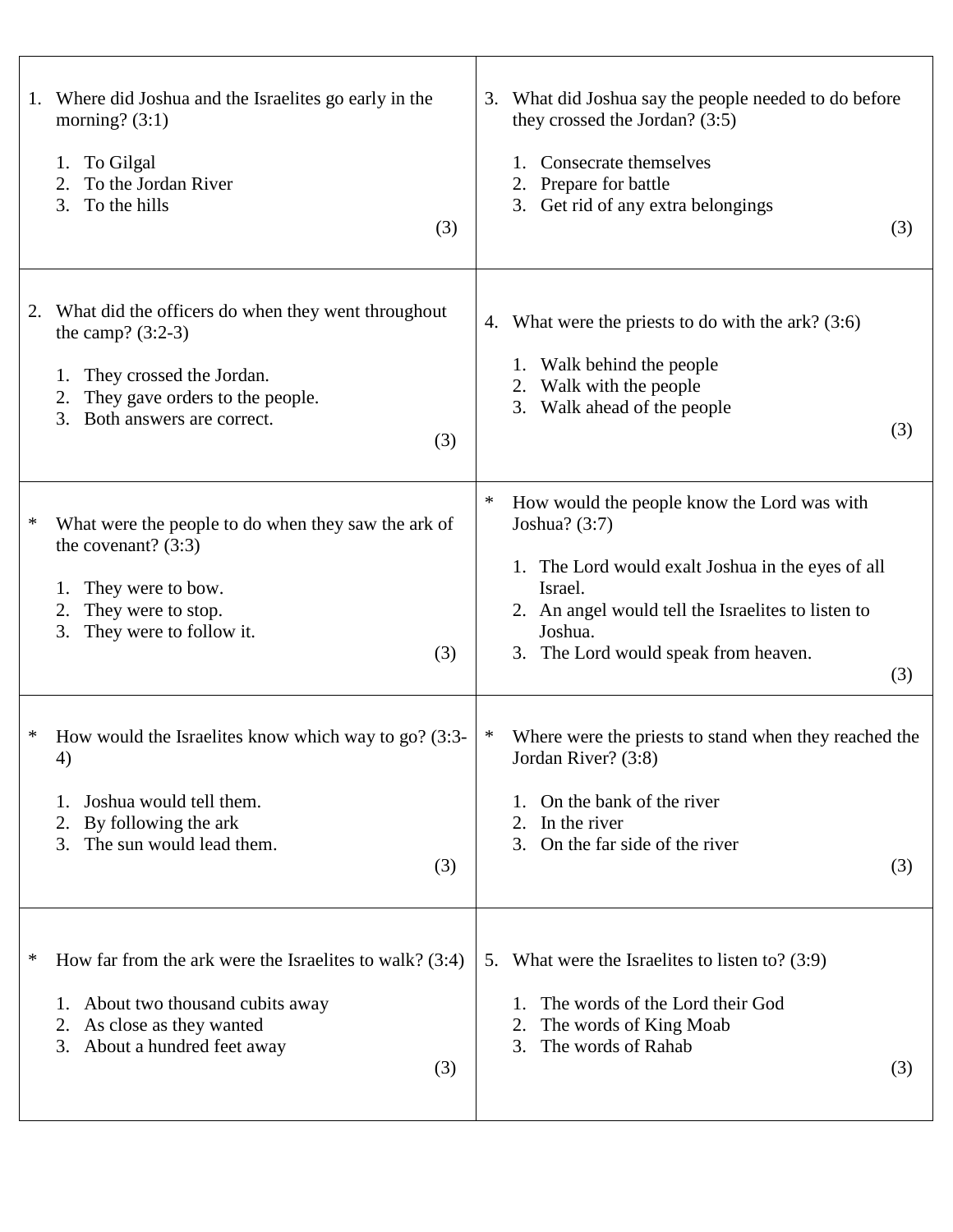| 3.     | What did Joshua say the people needed to do before<br>they crossed the Jordan? $(3:5)$<br><b>Consecrate themselves</b><br>1.<br>Prepare for battle<br>2.<br>Get rid of any extra belongings<br>3.<br>(3)                                     | Where did Joshua and the Israelites go early in the<br>1.<br>morning? $(3:1)$<br>To Gilgal<br>1.<br><b>To the Jordan River</b><br>To the hills<br>3.<br>(3)                                    |
|--------|----------------------------------------------------------------------------------------------------------------------------------------------------------------------------------------------------------------------------------------------|------------------------------------------------------------------------------------------------------------------------------------------------------------------------------------------------|
|        | 4. What were the priests to do with the ark? (3:6)<br>1. Walk behind the people<br>Walk with the people<br>2.<br>3. Walk ahead of the people<br>(3)                                                                                          | What did the officers do when they went throughout<br>2.<br>the camp? $(3:2-3)$<br>They crossed the Jordan.<br>1.<br>They gave orders to the people.<br>Both answers are correct.<br>3.<br>(3) |
| $\ast$ | How would the people know the Lord was with<br>Joshua? (3:7)<br>1. The Lord would exalt Joshua in the eyes of all<br>Israel.<br>2. An angel would tell the Israelites to listen to<br>Joshua.<br>3. The Lord would speak from heaven.<br>(3) | ∗<br>What were the people to do when they saw the ark of<br>the covenant? $(3:3)$<br>They were to bow.<br>They were to stop.<br>2.<br>They were to follow it.<br>3.<br>(3)                     |
|        | Where were the priests to stand when they reached the<br>Jordan River? (3:8)<br>On the bank of the river<br>In the river<br>2.<br>On the far side of the river<br>3.<br>(3)                                                                  | How would the Israelites know which way to go? (3:3-<br>∗<br>4)<br>Joshua would tell them.<br>By following the ark<br>$2_{\cdot}$<br>The sun would lead them.<br>3.<br>(3)                     |
|        | 5. What were the Israelites to listen to? $(3.9)$<br>The words of the Lord their God<br>1.<br>The words of King Moab<br>2.<br>The words of Rahab<br>3.<br>(3)                                                                                | How far from the ark were the Israelites to walk? $(3:4)$<br>∗<br>1. About two thousand cubits away<br>2. As close as they wanted<br>3. About a hundred feet away<br>(3)                       |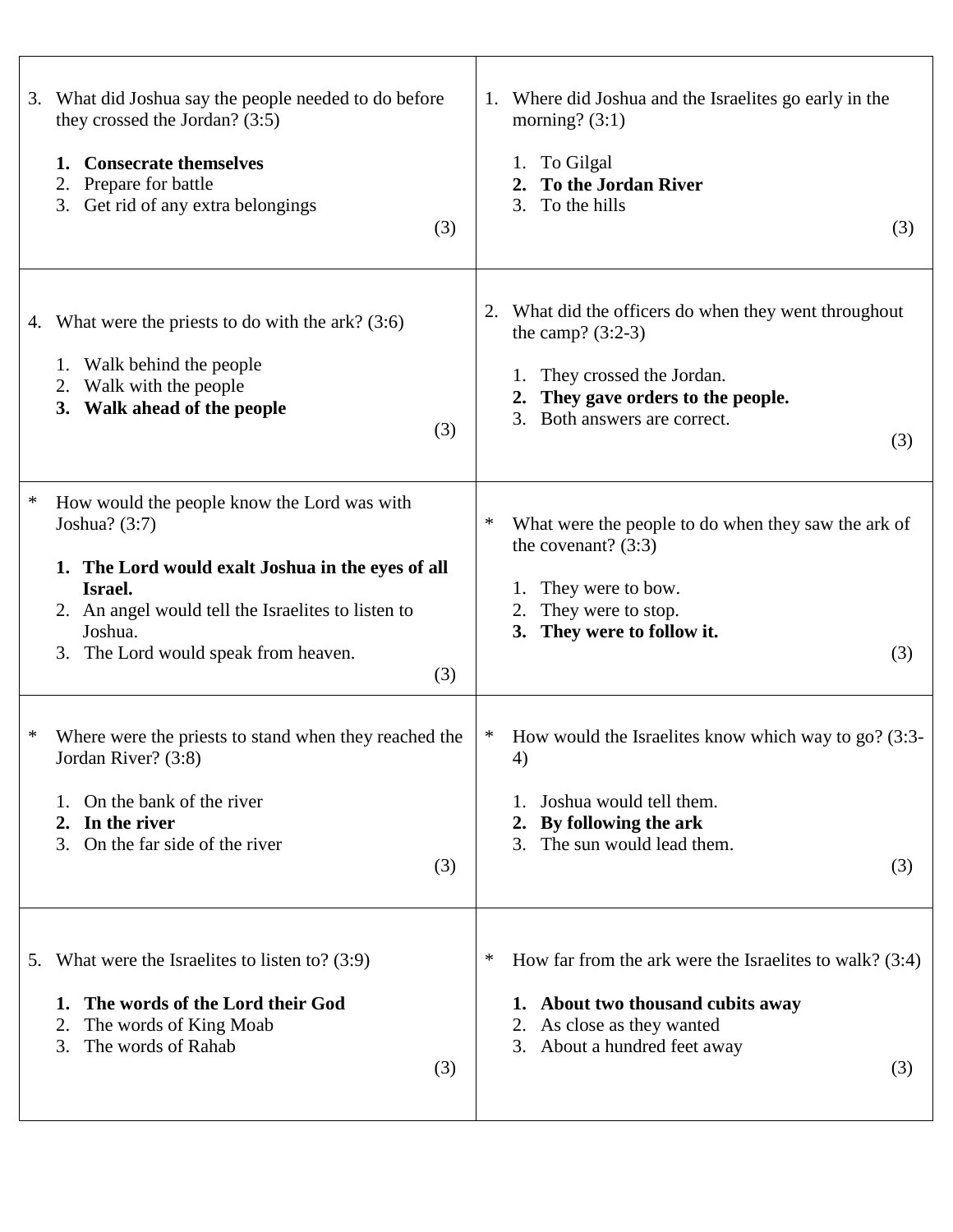| ∗  | How would the Israelites know that the living God<br>was among them? $(3:10-11)$                                                                       | 8. What happened as soon as the priests' feet touched the<br>water's edge? (3:15-16)                                    |
|----|--------------------------------------------------------------------------------------------------------------------------------------------------------|-------------------------------------------------------------------------------------------------------------------------|
|    | 1. The ark of the covenant would go ahead of them<br>into the Jordan.<br>2. He would send an angel to go with them across the<br>Jordan.               | 1. The water stopped flowing.<br>The water piled up in a heap a great distance away.<br>Both answers are correct.<br>3. |
|    | 3. He would appear in person.<br>(3)                                                                                                                   | (3)                                                                                                                     |
| 6. | What would go before the Israelites into the Jordan?<br>(3:11)                                                                                         | 9. What kind of ground did the priests stand on in the<br>middle of the Jordan River? $(3:17)$                          |
|    | The two spies<br>1.<br>The ark of the covenant<br>2.<br>3. Both answers are correct                                                                    | 1. Dry ground<br>Damp ground<br>Muddy ground<br>3.                                                                      |
|    | (3)                                                                                                                                                    | (3)                                                                                                                     |
| ∗  | When would the water from the Jordan River be cut<br>off? $(3:13)$                                                                                     | 10. Finish this verse: "Joshua told the people, 'Consecrate<br>yourselves, for tomorrow the Lord will" (Joshua<br>3:5)  |
|    | 1. When the people started to cross the river<br>2. When Joshua set foot in the river<br>3. When the priests carrying the ark set foot in the<br>river | 1. "do amazing things among you."<br>2. "deliver your enemies into your hands.""<br>3. "show you what to do."           |
|    | (3)                                                                                                                                                    | (3)                                                                                                                     |
| ∗  | Where did the priests carrying the ark begin to cross<br>the Jordan? $(3:14)$                                                                          |                                                                                                                         |
|    | 1. In front of the people<br>Behind the people<br>2.<br>Mixed in among the people<br>3.                                                                |                                                                                                                         |
|    | (3)                                                                                                                                                    |                                                                                                                         |
|    | 7. What was the Jordan River like during the harvest?<br>(3:15)                                                                                        |                                                                                                                         |
|    | It was low.<br>It was at flood stage.<br>2.<br>3. It was dry.<br>(3)                                                                                   |                                                                                                                         |
|    |                                                                                                                                                        |                                                                                                                         |